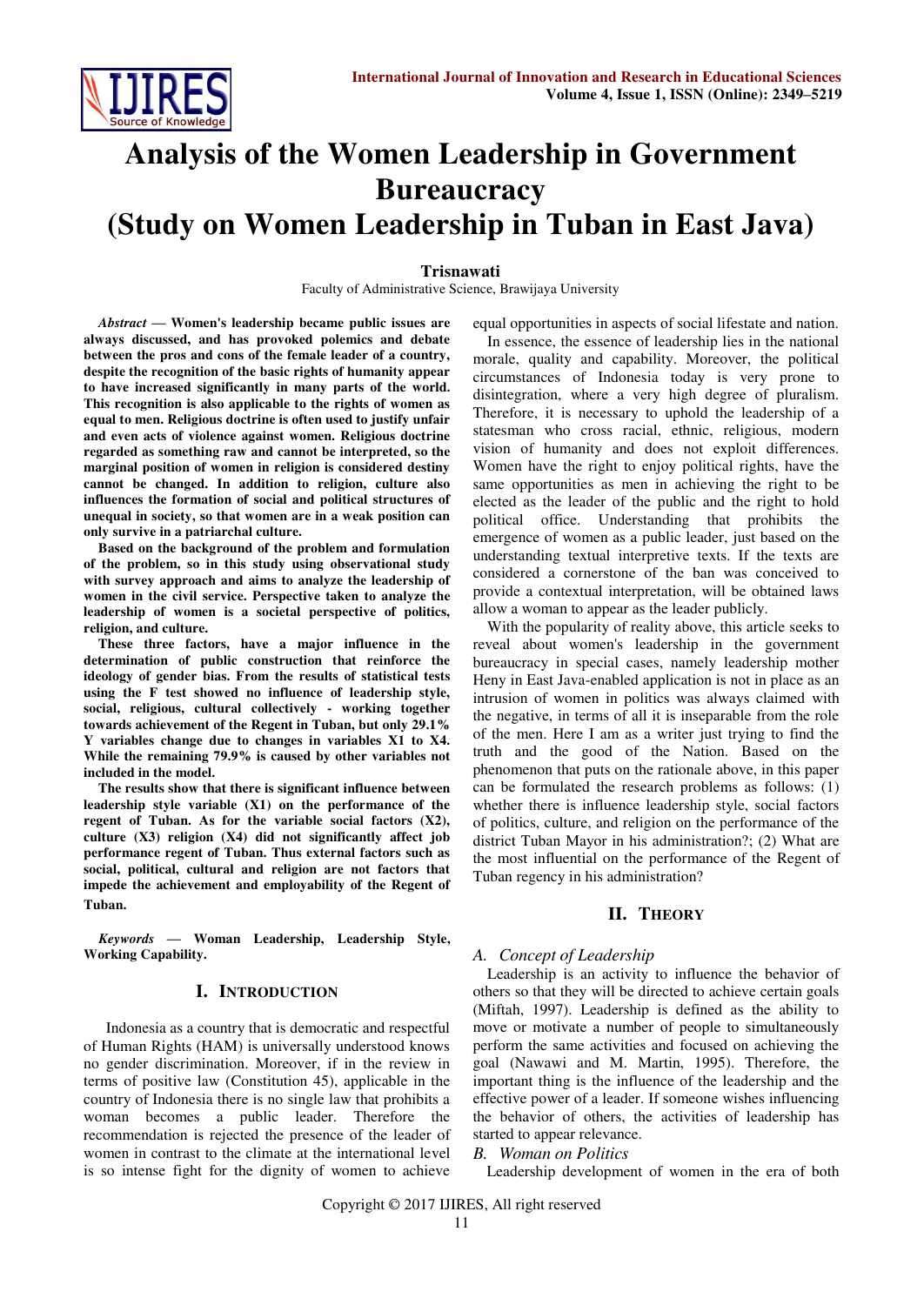present and future have the potential and a major role in the development of political, economic, social, cultural at all levels of international, regional.

In pre Islamic world marked by imperialism and colonialism among humans and among groups, tribes, and nations. Women are likened to no more than items can be sold traded, it becomes part of the male (subordinate), being worthless, does not have the independence of self, his rights may be seized and suppressed, its existence is often problematic, and put in a position marginal. After Islam came to bring humanitarian moral message and to invite people to escape the tyranny of humanity, and human beings are equal before God Almighty. There is nothing more special and nothing more *nesta*. Only one difference widened before God Almighty that faith levels (Syafiq, 2001).

Although now many women holding political office (public leaders) in the political life of the state, but the number is still small compared to men, especially when compared to the percentage of women more than men in general (Majid, 2003). And when the Philippines had a woman president Qorazon Aquino, how the press highlight them in such a way, not only because he is a president, but also because she was a woman, to the extent that the clothing worn just covered, although historically not a few women who play a role in the political arena (ruler country) (AM, Fatwa, 1997).

Such different treatment piecemeal foster men's awareness that they are the ones who must always be won in every competition even if they use an unworthy manner communicated to the public. They also indirectly obtained the affirmation or attestation that they were being number one. Women are always aware that they are only a subordinate male. Various efforts to improve women's status has a lot to do. Little by little the struggle to equalize rights between women and men do. Women began to occupy many important positions in the government.

## **III. HYPOTHESES**

Departing from the formulation of the problem, objectives and theories that have been presented, then the hypothesis can be put forward in this study:

*H1 No influence perception of leadership style, social factors, political, cultural and religious on work performance* 

# **IV. RESEARCH METHODS**

## *A. Research design*

To find out the women's leadership in governance, it first has to be explained about the various matters relating to the background it used a quantitative methods in research. In quantitative methods, this study uses an observational study with survey approach variable. In this study the variables used are classified top Dependent and independent variables. Dependent variables or dependent

variables namely Regent work performance. Independent variables or independent variables, namely leadership style  $(X1)$ , social and political factors  $(X2)$ , culture  $(X3)$  and religion (X4).

#### *B. Sampling*

This study sampling method using total sampling method is sampling of the top echelon of two and three, namely 7 Department of the Office 12 as Ampel research. Based on available data, the population in this study is the echelon of two and three at 7 Office. Thus the number of samples taken is 86 people. The study site is located in the district of Tuban, East Java. In this case, because the mother Haeny volunteer Rini Widyastuti as one leader (Bupati) of women in the district of Tuban, East Java.

#### **V. RESULT AND DISCUSSION**

The test results obtained regression coefficient value of multiple determination  $(R2)$  or R squared = 0.291, meaning together 29.1% Y variables change due to changes in variables X1 to X4. While the remaining 79.9% is caused by other variables not included in the model. Of the coefficient of determination can be summed up the effect of the variables studied is small enough, or in other words, other factors that affect job performance is greater. Statistical tests using the F test results obtained F test significance level of  $0.000$  ( $p \le 0.05$ ), which means that there is influence of leadership style, social, religious, cultural collectively - working together towards achievement of the Regent in Tuban. Performance appraisal of the figure of women in the town of Tuban Regent as an attempt to answer the above assumptions people who believe that women cannot lead properly. To be able to see the success of his leadership, the set standard of assessment is to assess the performance of the Regent already achieved during his tenure.

 To do a job allows external factors can affect a person's performance. And these effects can be negative or positive influence depends how these individuals manage and utilize the external factors such extraneous factors to match its potential. In this study, assessment questionnaires submitted to subordinates to be able to see the figure of Regents more objectively. Subordinates who gives this assessment is Echelon II and III in Tuban regency government environments. He took echelon II and III for the officials who interact more with the Tuban Mayor good of thinking, leadership style, work patterns and results - results or policies that have been generated.

Influence of Leadership Style Against Job Performance Based on the results showed t value leadership style variable (X1) of 3.437 with a significance level of 0.001 (p <0.05). Means there is significant influence between leadership style variable (X1) on the performance of the regent of Tuban.

In creating a clean government performance leader must have the appropriate leadership style to the needs and conditions of subordinates. To establish good governance should have the ability visionary leader, clean, dignified, democratic, responsive and responsible. If nature - the

Copyright © 2017 IJIRES, All right reserved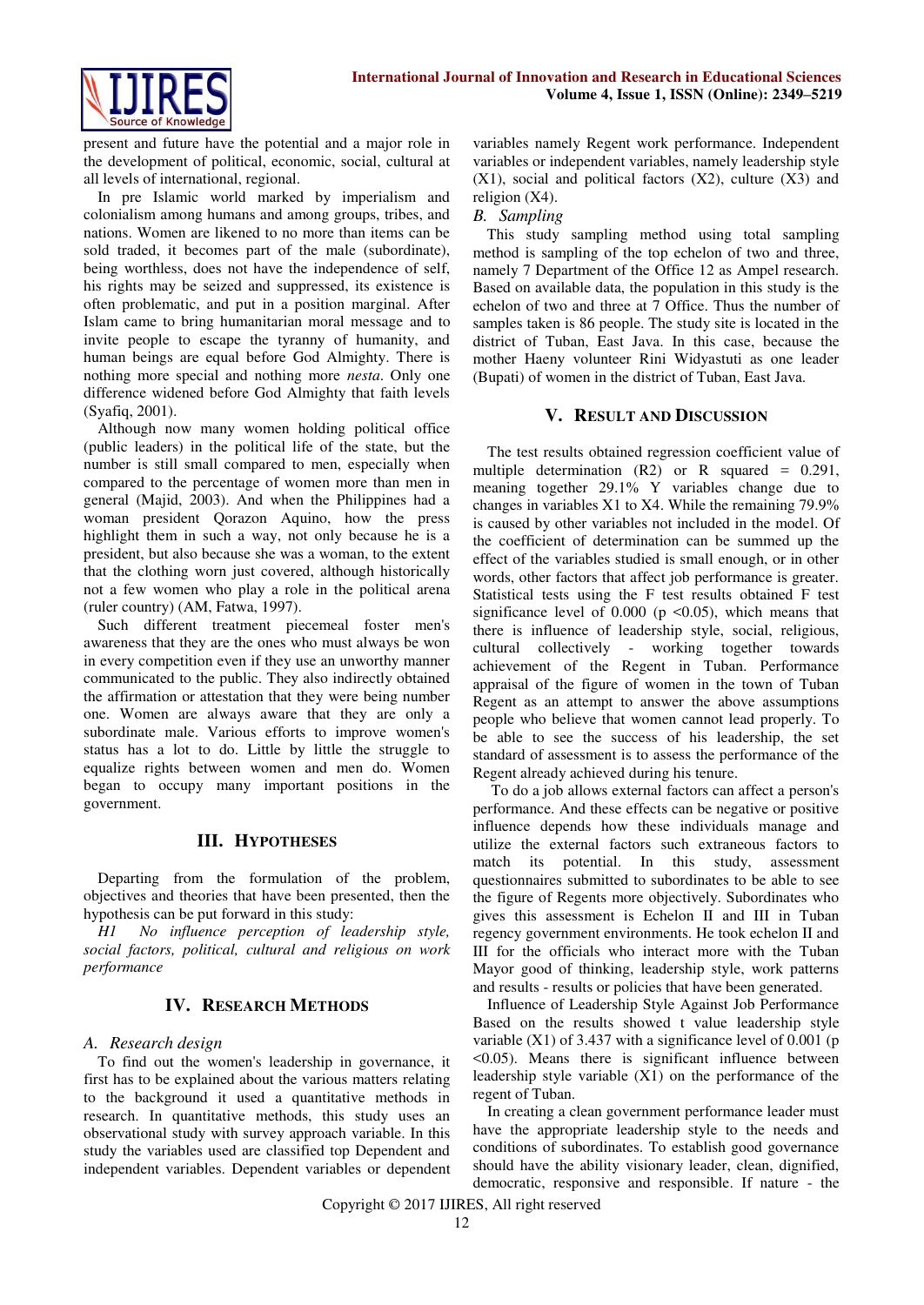

nature contained in himself a leader, the leader will be able to steer and drive the subordinates in order to achieve maximum results. Tuban Regent is a figure head of government who have managerial and leadership abilities were recognized by subordinates. From the results of the questionnaire data collection showed that the majority of respondents said the ability of the leadership style with the average - average 3.28.

## *A. Social and Political Influence of Job Performance*

The results show the value of t variable social factors  $(X2)$  is 1.631 with a significance level of 0.107 (p> 0.05). Means there is no significant relationship between the variables of social factors (X2) on the performance of the regent of Tuban. Social and political factors are external factors that can affect work performance regent. During this time of social and political construction makes is as someone who does not have the organizational ability and political well. Built social stigma is then attached to each of the women both have the ability or are not capable.

Based on the results of studies showing that there is no effect of stigma on the gait of women from social and political aspects shows that job performance can be achieved by either although there are opinions minor roles and abilities of women in government. In another sense though views or social construction that carried women are still subordinate does not make the work achieved accomplishments of women in the organization tends to be weak.

# *B. Cultural Influence against Job Performance*

Patriarchal culture that developed in a community environment more subordinated roles and abilities of women. Cultures that developed in the community show that women should only serve in household affairs and is not appropriate when women further outside of the house is good for the field of social organization and to politics and government. Alice Rossi (1978) argues that the role of gender stereotypes stem from biological differences between men and women. Due to the nature of women awarded to run the process of reproduction, the experience of the process of reproduction in women (pregnancy, childbirth, and breastfeeding) will give gender roles. While Fakih (2003) provides a preliminary picture of gender stereotypes on the meaning of the stereotype itself, according to the general stereotype is labeling or tagging against a particular group. The stereotype given to certain ethnic groups, such as Jews in the West, China in Southeast Asia, has been detrimental to the tribes. This is certainly a cause of injustice, one kind of stereotype that is sourced from a gender perspective. For example against women according to him is a marking that starts from the assumption that women are preening in order to lure the attention of the opposite sex, then every case of violence or sexual abuse has always been associated with this stereotype.

Almost similar to the opinion of Fakih above, Shadily (2000) provides an insight into gender stereotypes prevail "that the assignment of women especially is to educate and care for children" also causes girls less by experience or

less prepared to compete in the public domain, so that women up to now more concentrated in jobs in the informal sector customized with limited skills they possess. The result: economically and socially what they do have a lower status when compared to what the men.

Actually, many things that we can see in everyday life that gender stereotypes in women is indeed formed and woke up in the community. Here is another opinion from Behm & Kassin (1996), citing research William & Best in 1982 about the gender stereotypes that even though when someone is asked to describe the figure of men and women, then one man will be described more have an adventurous spirit , assertive, aggressive, independent and on the job oriented; otherwise one female will be described more sensitive, gentle, less independent, oriented to the emotional and social matters. This picture is very universal and drawn from the study of about 2,800 students from 30 different countries from North and South America, Europe, Asia and Australia. Apparently from the results showed that the prevailing patriarchal culture or become a stigma in the community does not make the performance of Tuban Regent influented. It is seen from the results of studies showing the value of the variable t culture (X3) of 1.837 with a significance level of 0.070 (p> 0.05). Means there is no significant influence of cultural variables (X3) on the performance of the regent of Tuban. These results indicate that the regent of Tuban has the ability to be able to answer the growing stigma in the community and then manage to not become an obstacle to achievement of his administration.

## *C. Influence of Religious against Job Performance*

Religion as a rule in human life is a means of justification of truth and error. The response in terms of women's roles and capabilities strengthened by the dogmas of religion. Interpretation of religion has contributed greatly to put the inequality between men and women as part of the objective reality that must be accepted (Abdullah, 2003). Further Abdullah, religion serve as a means of coercion for excess positions and the expected role of each party so it will be very difficult for any individual to get out of that order. The concept of power for a patriarchal culture is the expression of a man to show his strength as a determinant. Therefore, every man reflects these powers to other parts of society, as a husband to his wife, a brother against brother, and at the highest level is a king to his subjects. Based on research results shows that the value of the variable t religion (X4) 0.603 with a significance level of 0.548 ( $p$  > 0.05). Means there is no significant influence of religious variables (X4) on the performance of the regent of Tuban.

From these results it can be said that the assumption the assumption of the religious factor does not dampen the abilities and accomplishments achieved by the regent of Tuban and organize their own administration.

# **VI. CONCLUSION**

From the research that has been done, the conclusion that can be drawn is: